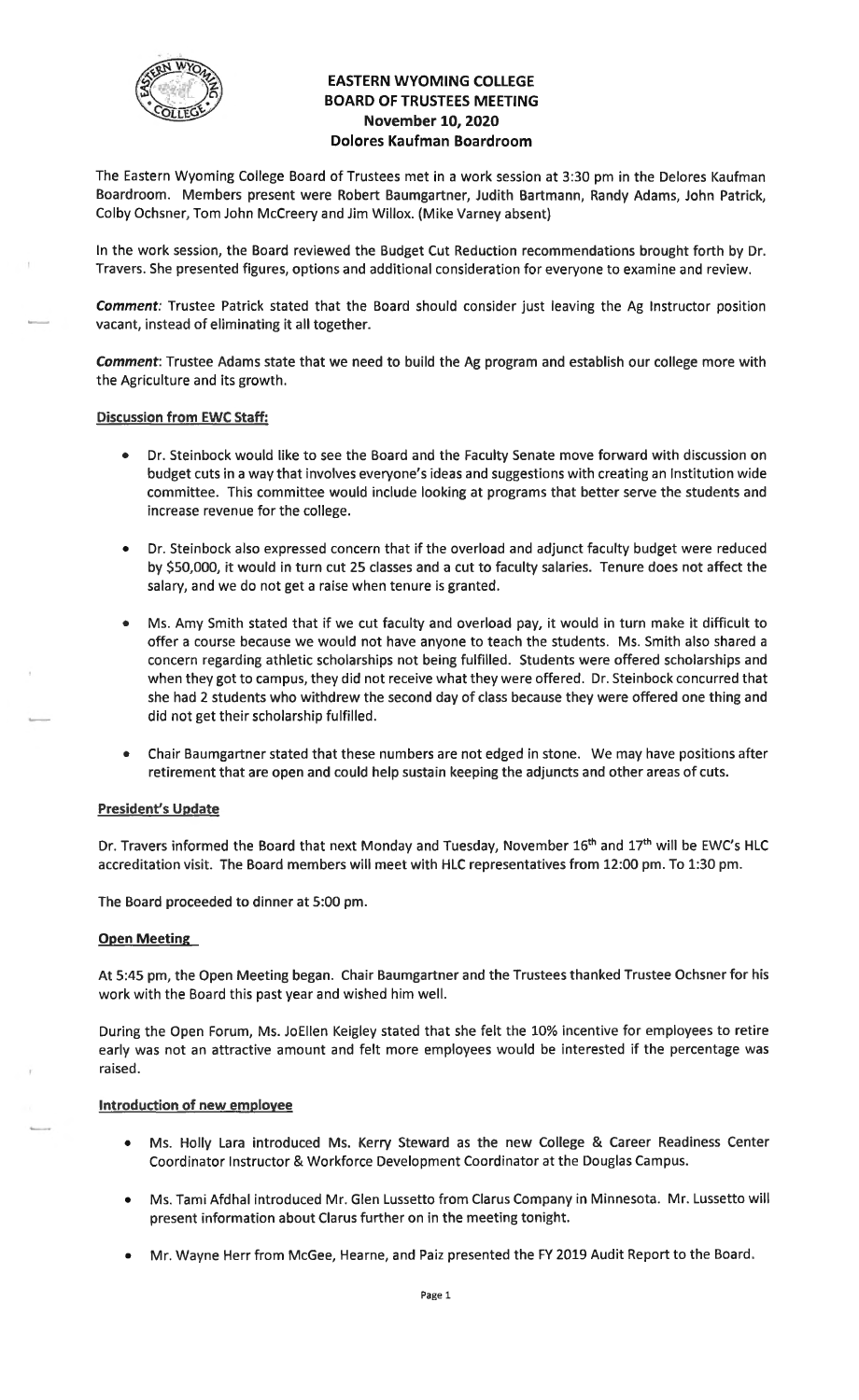Trustee Adams moved to approve the Agenda with the Addendum as presented. Trustee Ochsner seconded the motion. Motion passed unanimously.

### **Consent Agenda**

Trustee Ochsner moved to approve the Consent Agenda, which included the minutes from the October 13, 2020, Board Meeting. Trustee Bartmann seconded the motion. Motion passed unanimously.

### **Action Items**

- 1. Trustee Adams moved to approve the Financial Report. Trustee Ochsner seconded the motion. Motion passed unanimously.
- 2. Trustee Bartmann moved to approve the Proposed Tuition Increase, approved by the Wyoming Community College Commission as follows: In-State tuition increased from \$99 to \$105; WUE tuition increase from \$148 to \$158; Out-of-State tuition increased from \$297 to \$315. Trustee Ochsner seconded the motion. Motion passed unanimously.
- 3. Trustee Adams moved to approve the request to remove the 15 credit hour cap in assessing tuition and fees, approved by the Wyoming Community College Commission. Trustee Ochsner seconded the motion. Motion passed unanimously.
- 4. Trustee Mccreery moved to approve the EWC Residence Hall 3% Fee Increase proposal starting Fall 2021, FY24-25, and FY27-28, each time incurring a 3% increase. Trustee Bartmann seconded the motion. Motion passed unanimously.

**Comment:** Trustee Patrick stated a concern about planning for this so far in advance. Dr. Travers supported this proposal and stated that it was part of the 5-year strategic plan.

**5.** Trustee Ochsner moved to approve the Budget Cut Recommendations and Plan for FY 21-22. Trustee Bartmann seconded the motion. Motion passed unanimously.

#### **INFORMATION ITEMS**

- 1. Dr. Margaret Farley updated the Board on the Douglas Campus. They will be hosting registration day Wednesday to capture any of our students that are leaving for Thanksgiving break. Margaret wanted to thank Kim Russell for her hard work on the document of High School Student headcount and FTE for Fall 2020 in the Outreach areas.
- 2. Mr. Keith Jarvis updated the Board on Construction and Major Maintenance. Keith stated that they are still working on the ATEC exhaust situation in one of the labs, as the air did not meet specs. The access control for the campus is still in progress, the Vet tech lab 104 is complete, and the Tebbet fire alarm system is almost finished.
- 3. Dr. Colleen Mitchell updated the Board on Faculty Senate. Dr. Colleen Mitchell stated that this would be her last report as the Faculty Senate President. She wanted to thank Roger Humphrey and Kwin Wilkes for meeting with herself and Dr. Steinbock regarding the budget cut discussions. Dr. Steinbock wanted to thank Dr. Mitchell for her work with Faculty Senate.
- 4. Ms. Jo Ellen Keigley updated the Board on Staff Alliance. Jo Ellen informed the Board that this was her last official meeting, as the Staff Alliance will be announcing new officers. John Hansen will be the new president. There are plans in place for a holiday celebration, and they are working on possible ideas. Currently, they are working on a fall activity for Whole Hearted Living and a Cribbage tournament will start later this month. The spotlight for November is Military Veterans.
- 5. Dr. Heidi Edmunds updated the Board on Academic Services. The CDL truck and trailer is parked in the back parking lot and will be used in the CDL training. Due to the COVID circumstances, classes have been moved to remote delivery. Mr. Aaron Bahmer was able to get the Vidgrid up and going. This was purchased through Cares money that allows us to record and host lectures.
- 6. Mr. Roger Humphrey updated the Board on Student Services. Admissions is working with ACT to purchase 5,000 student leads to start recruiting. Cares money was used to launch the ACT database. Athletics have been postponed, and Tom will report more in the January meeting. Roger wanted to thank Mr. Jim Rorabaugh for his tireless work and many hours he put in to make sure our students and residence halls run smoothly in the current COVID situation.